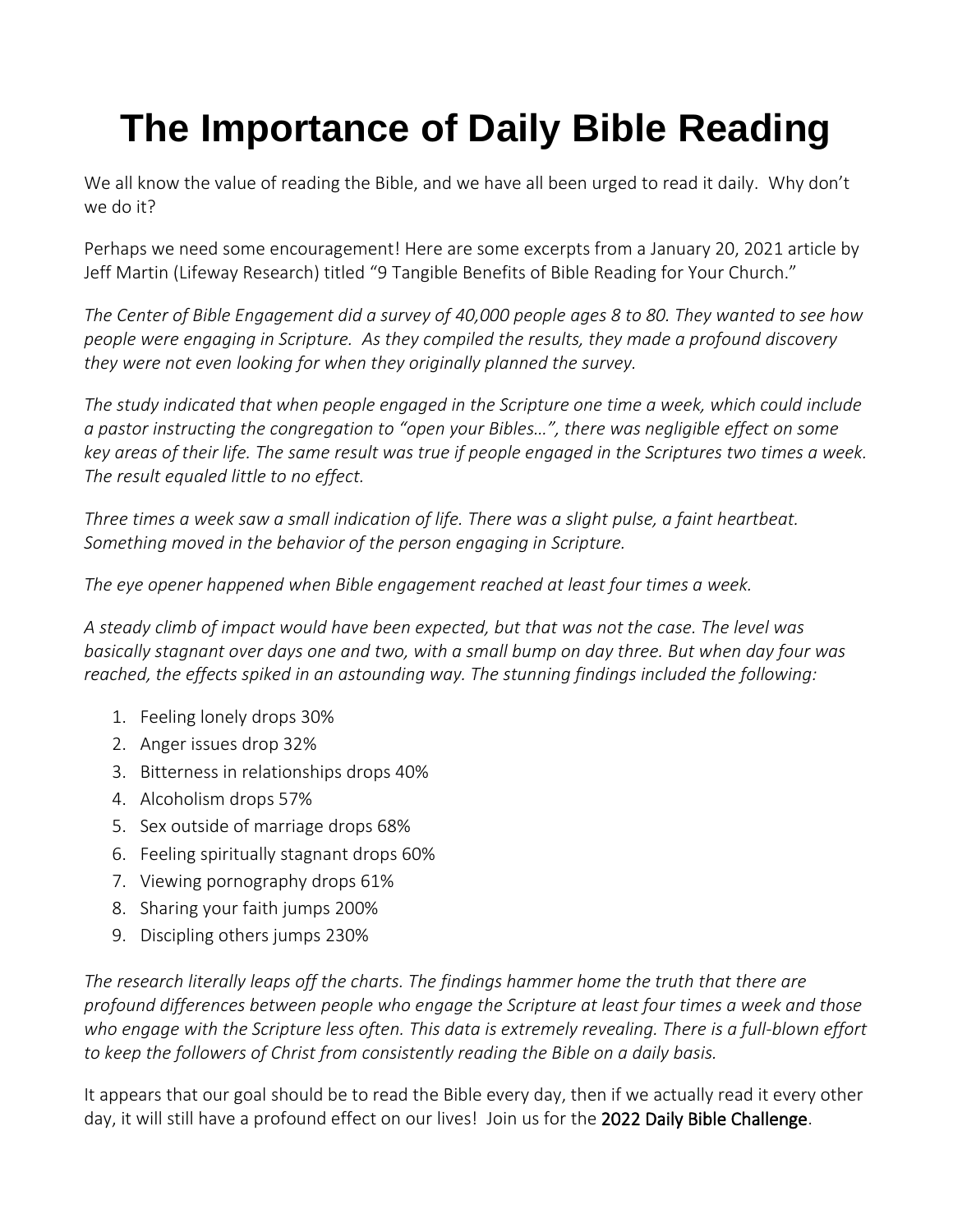# **The 2022 Daily Bible Challenge**

#### WHAT IS THE 2022 DAILY BIBLE CHALLENGE?

The goal of the 2022 Daily Bible Challenge is to encourage men and women to spend time alone in God's Word every day. Anyone is welcome to participate!

### WHY SHOULD I READ THE BIBLE EVERY DAY?

If you have ever tried to fly a kite, you know it is designed to soar only when it is securely tethered to someone via a string. Some might think that the kite-string limits the potential of the kite and, therefore, is a hinderance, but the truth is that if the string is cut, the kite will spiral out of control and plummet to the earth. The string is not an option… it is the kite's lifeline!

In the same way, the Bible tells us that God designed us to truly soar only when we are securely tethered to Him. A few of my favorite verses on this topic are:

- Matthew 6:33 ("But seek first his kingdom and his righteousness...")
- John 15:5 ("If a man abides in me and I in him, he will bear much fruit...")
- Matthew 22:37 ("Love the Lord your God with all your heart and with all your soul and with all your mind.")
- Jeremiah 9:24 ("…let him who boasts boast about this: that he understands and knows me…").

So, how do we "seek His kingdom," "abide in Christ," "love God," and "understand" the Almighty? God gave us the Scriptures for this very purpose. As we spend time alone with Him, in His Word, on a regular basis, we allow God's Spirit to speak to us.

It's not something we do just to "check off a list." It's something we do to strengthen our relationship with the God of the universe. It is essential to the way God has designed us and without it we cannot soar!

#### WHERE DO I BEGIN?

You can begin by finding a Bible Reading Program with which you feel comfortable. Although devotionals, podcasts, online sermons, etc. are great resources, the purpose of The Daily Bible Challenge is to encourage people to make it a habit of specifically reading the Bible itself every day and allowing God to speak through His Word.

If you do not have a program, you are welcome to use the readings of the Daily Bible Challenge that we will email to you each week. This program will take you through the Bible chronologically beginning January 1, 2022.